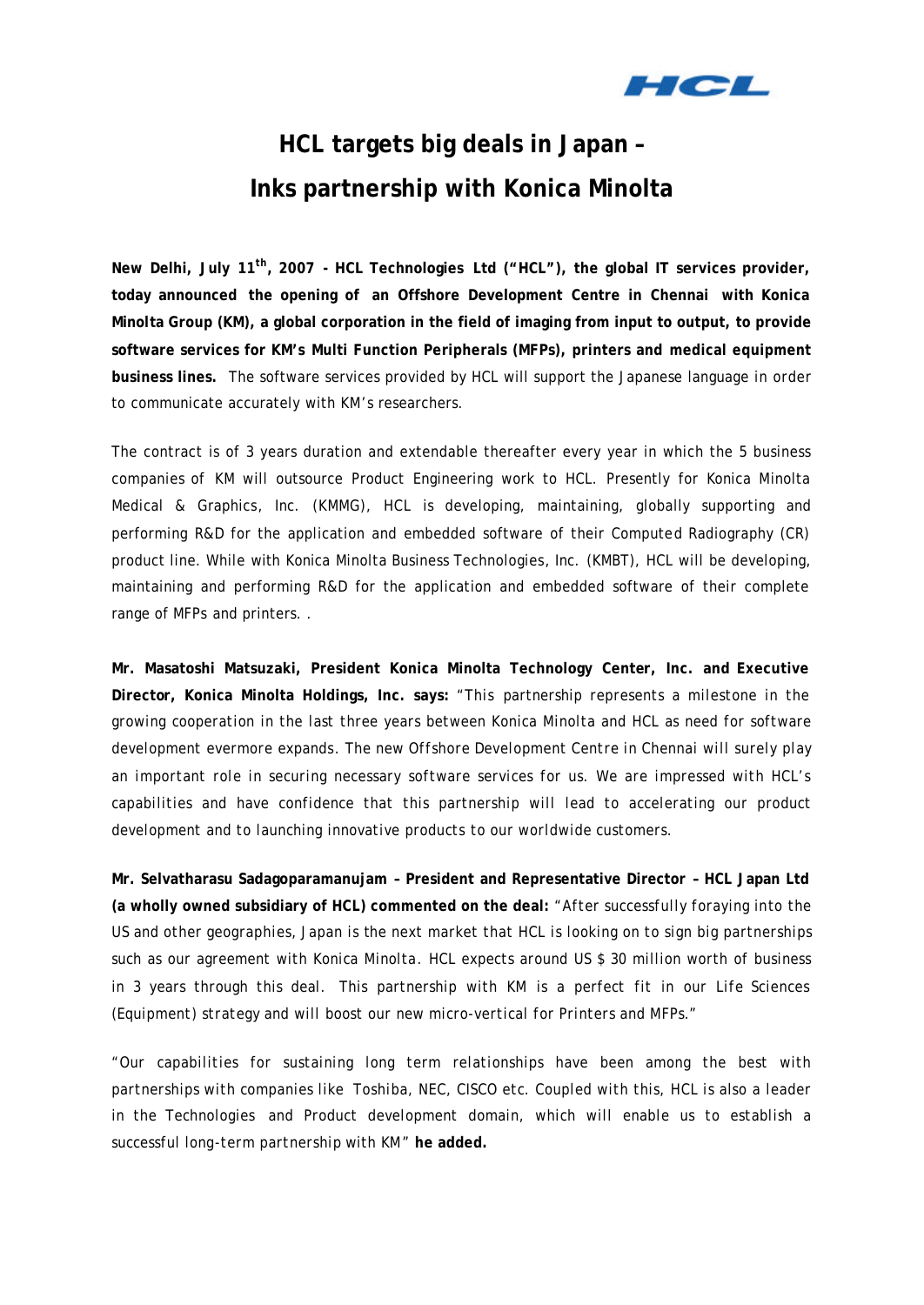

HCL's Japan Business Units based in Chennai and Noida will provide the necessary Japanese support for fulfilling this partnership.HCL will develop software for Konica Minolta's innovative products to be distributed to the global market.

## **About Konica Minolta**

Konica Minolta Group offers diverse products and services for new digital imaging environments in a wide range of fields. Its business domain is broad, including office equipment, optical devices, medical imaging, graphic imaging and measuring instruments. Its largest office equipment business sector consecutively offers MFPs and printers with advanced network document solutions, taking advantage of its strengths in high-speed, color and networking technologies.

At Konica Minolta Technology Center, Inc., we are actively developing unique and cutting-edge technologies that will expand the world of imaging, on the basis of proprietary materials, optical, nanofabrication and imaging technologies. Phosphorescent materials and OLED devices are examples of the notable development activities underway with potential for use in various applications. Konica Minolta's core technologies are being applied in the development of many other next generation display components and ubiquitous imaging equipment. Visit Konica Minolta at http://konicaminolta.com

#### **About HCL Technologies Ltd.**

HCL Technologies is one of India's leading global IT Services companies, providing software-led IT solutions, remote infrastruc ture management services and BPO. Having made a foray into the global IT landscape in 1999 after its IPO, HCL Technologies focuses on Transformational Outsourcing, working with clients in areas that impact and re-define the core of their business. The company leverages an extensive global offshore infrastructure and its global network of offices in 17 countries to deliver solutions across select verticals including Financial Services, Retail & Consumer, Life Sciences & Healthcare, Hi-Tech & Manufacturing, Telecom and Media & Entertainment (M&E). For the quarter ended 31st March 2007, HCL Technologies, along with its subsidiaries had last twelve months (LTM) revenue of US \$ 1.27 billion (Rs. 5,675 crores) and employed 40,149 professionals. For more information, please visit www.hcltech.com

#### **About HCL Enterprise**

HCL Enterprise is a leading Global Technology and IT enterprise that comprises two companies listed in India -HCL Technologies Ltd & HCL Infosystems Ltd. The 3-decade-old enterprise, founded in 1976, is one of India's original IT garage start-ups. Its range of offerings span from Product Engineering, Custom & Package Applications, BPO, IT Infrastructure Services to IT Hardware, Systems Integration, and distribution of ICT products. The HCL team comprises approximately 45,000 professionals of diverse nationalities, who operate from 17 countries including 360 points of presence in India. HCL has global partnerships with several leading Fortune 1000 firms, including leading IT and Technology firms. For more information, please visit www.hcl.in

#### **Forward-looking Statements**

*Certain statements in this release are forward-looking statements, which involve a number of risks, and uncertainties that could cause actual results to differ materially from those in such forward-looking statements. The risks and uncertainties relating to these statements include, but are not limited to, risks and uncertainties regarding fluctuations in earnings, our ability to manage growth, intense competition in IT services including those factors which may affect our cost advantage, wage increases in India, our ability to attract and reta in highly skilled professionals, time and cost overruns on fixed-price, fixed-time frame contracts, client concentration, restrictions on immigration, our ability to manage our international operations, reduced demand for technology in our key focus areas, disruptions in telecommunication networks, our ability to successfully complete and integrate potential acquisitions, liability for damages on our service contracts, the success of the companies / entities in which we have made strategic investments, withdrawal of governmental fiscal incentives, political instability, legal restrictions on raising capital or acquiring companies outside India, and unauthorized use of our intellectual property and general economic conditions affecting our industry. The company does not undertake to update any forward-looking statement that may be made from time to time by or on behalf of the company*